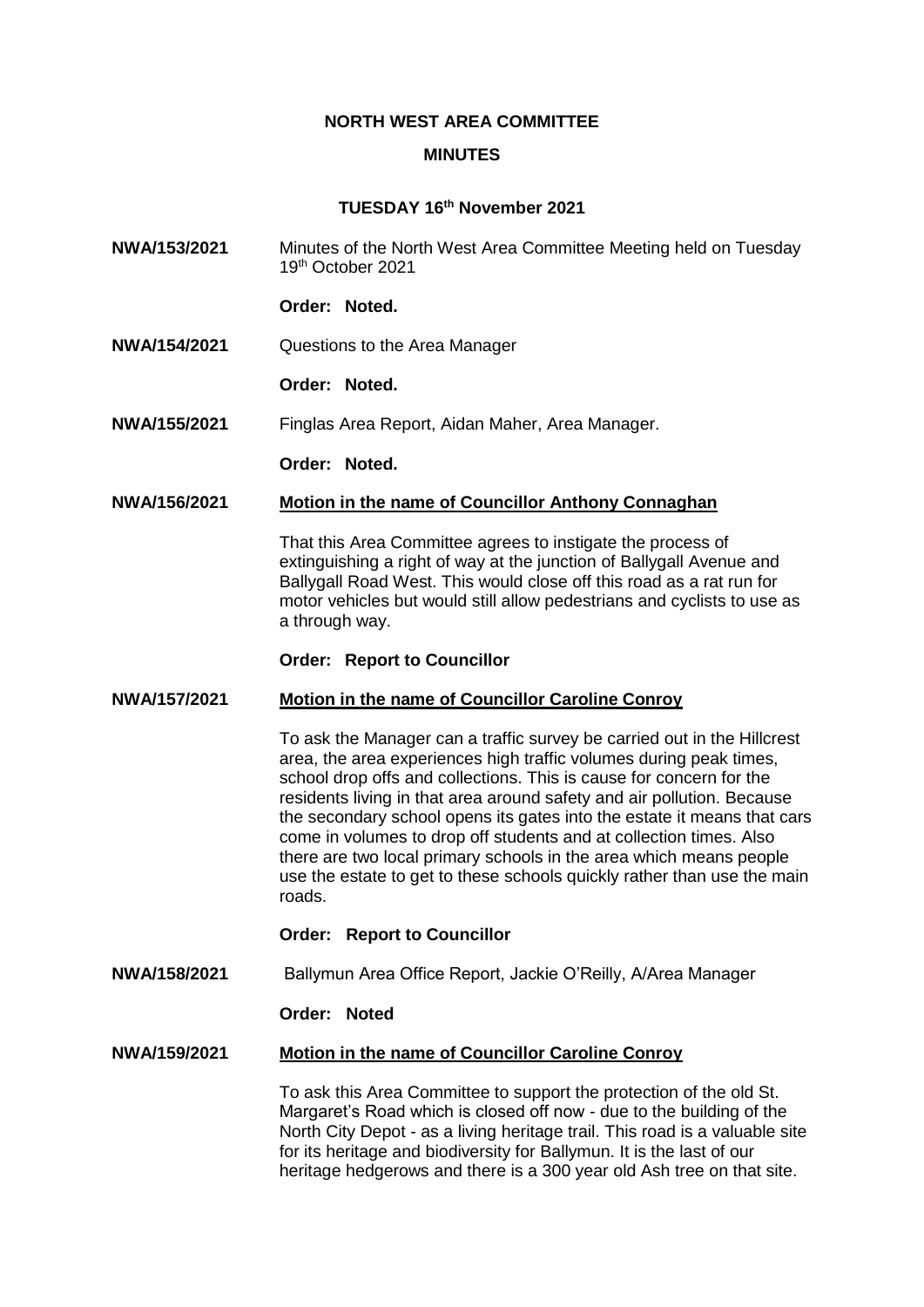*This road is one of the few parts of Ballymun that still exists prior to the development of Ballymun in the 1960's. It is part of our living heritage. The old road can be part of walking trail having an amenity, educational, heritage as well as a biodiversity value to the local communities.*

*Although parts of the old hedgerow is in poor condition, with appropriate management, it can be rejuvenated enhancing its biodiversity value. It would be a great way to demonstrate how the landscape of Ballymun looked prior to the 1960's when it was a rural area. This is the last piece of the old rural roads of Ballymun which has huge living heritage value. There is so little left at this stage of Ballymun's heritage.* 

#### **Order: Report to Councillor**

**NWA/160/2021** Presentation on Metro North Project, Engin Sinopluoglu, MetroLink Project Manager and Linda Carroll, Stakeholder Communications Coordinator.

**Order: Noted.**

- **NWA/161/2021** Public Domain Report, Catherine Brophy Walsh, Public Domain Officer**.**
	- **Order: Noted**
- **NWA/162/2021** Sports & Wellbeing Partnership Report
	- **Order: Noted.**
- **NWA/163/2021** Area Wide Post Halloween Report.
	- **Order: Noted.**
- **NWA/164/2021** Housing Allocations Quarterly Report October 2021
	- **Order: Noted.**
- **NWA/165/2021** Traffic Service Request, Status Report
	- **Order: Noted.**
- **NWA/166/2021** Minutes of the Traffic Advisory Group (TAG) Meeting
	- **Order: Noted.**
- **NWA/167 /2021** Road Maintenance Report

# **Order: Noted**

**Councillors: Keith Connolly, Mary Callaghan, Caroline Conroy, Anthony Connaghan, Noeleen Reilly, and Briege MacOscar.**